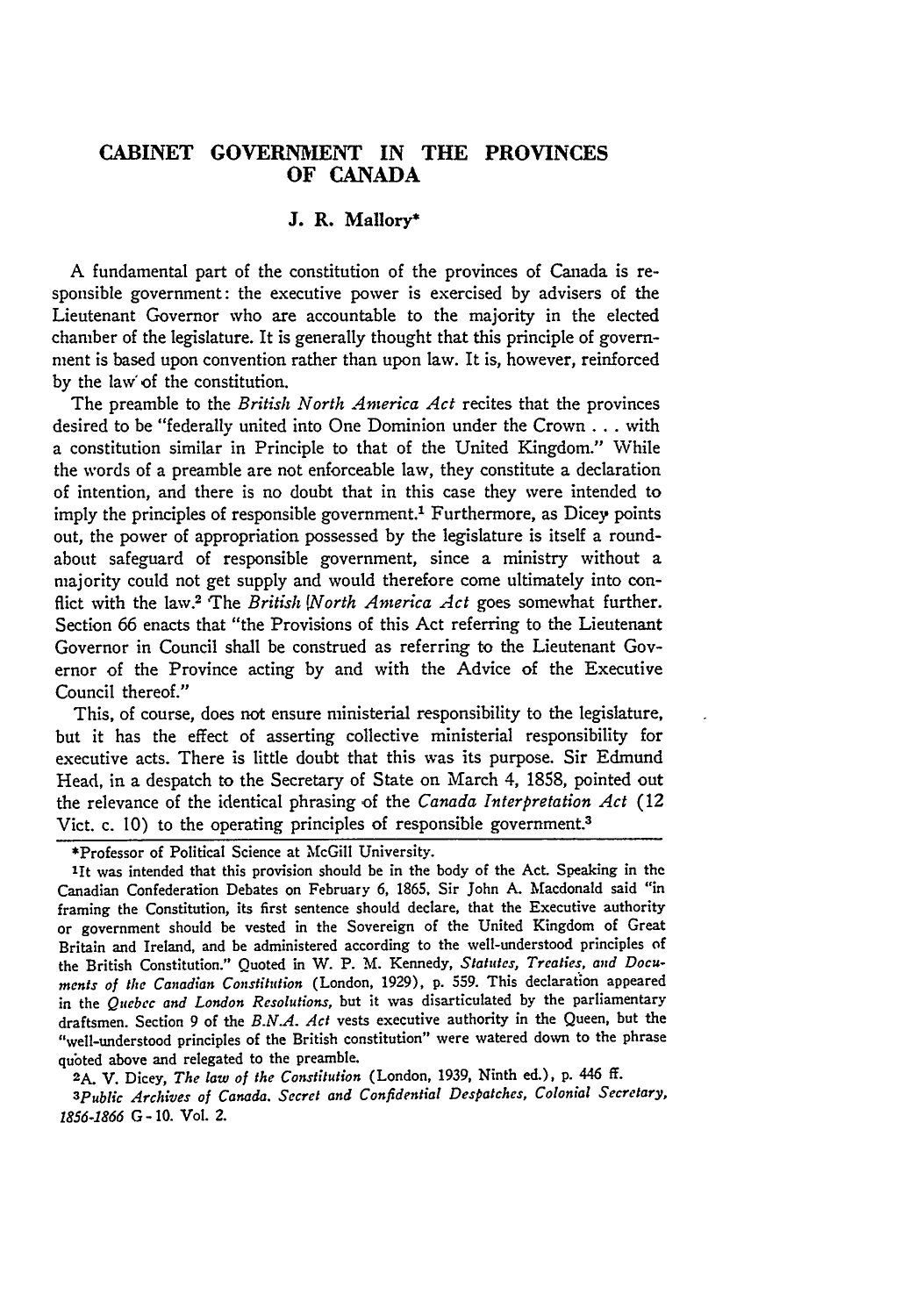The constitutional basis of the executive of the various provinces varies. New provisions had to be made for the Provinces of Ontario and Quebec, which were created **de** *novo* and some thirty sections of the B.N.A. Act deal with the framework of their constitutions. New Brunswick, Nova Scotia, Prince Edward Island, British Columbia and Newfoundland came into the union with pre-existing constitutions which were a largely "unwritten" mixture of royal grants. British statutes, custom, and colonial legislation. The self-governing institutions of both British Columbia and Newfoundland were in an imperfect state when they entered the union, and were supplemented by provincial legislation. The constitutions of the three provinces which were created out of the territories were initially provided for by federal statute. **All** of the provinces have the full power to amend their own constitutions ("except as regards the Office of Lieutenant Governor") and have made various modifications in them.

While the provinces have responsible government, this is not unrestricted, for there are limitations on provincial autonomy somewhat similar to those imposed on British self-governing colonies before the *Statute of Westminster.* The Lieutenant Governor is not only the constitutional head of state, insofar as the powers of the province extend, he is also a "dominion officer" required to exercise such reserve powers in the interests of the federal government as may be required. It is clear that, in addition to the normal discretionary powers inhering in his office, he has a legally unrestricted power to reserve his assent  $-$  or to withhold it altogether  $-$  against the advice of his provincial ministers. 4 In the ordinary administration of the government, provincial Lieutenant Governors are as likely to act in accordance with ministerial advice as the Queen or the Governor General, nevertheless the Lieutenant Governor's discretionary powers are clearly more alive - at least in some provinces than would normally be expected in a constitutional head of state. It should be noted that the Lieutenant Governor of Alberta reserved three bills for the signification of the Governor General's pleasure in 1937.<sup>5</sup> Furthermore, the Lieutenant Governor of Prince Edward Island in 1924 withheld assent to a bill respecting the union of certain churches under the name of the United Church of Canada, and in 1945 the Lieutenant Governor refused assent to a bill to amend the *Prohibition Act.6* In spite of these comparatively recent eexamples of executive discretion, the Lieutenant Governor's dual status does not create a significant impairment of the operation of responsible government in the provinces, though such restriction on provincial power must be noticed.

<sup>4</sup> See James L. McHenry, *Memorandum on* the *Office of Lieutenant-Governor of a Province,* (Ottawa, **1955).**

**<sup>5~</sup>J. R.** Mallory: "The Lieutenant-Governor as a Dominion Officer" *Canadian Journal of Economics and Political Science,* (November, 1948, **pp. 503-7).**

WFrank McKinnon, *The Government of Prince Edward Island* (Toronto, **1951), p. 155.**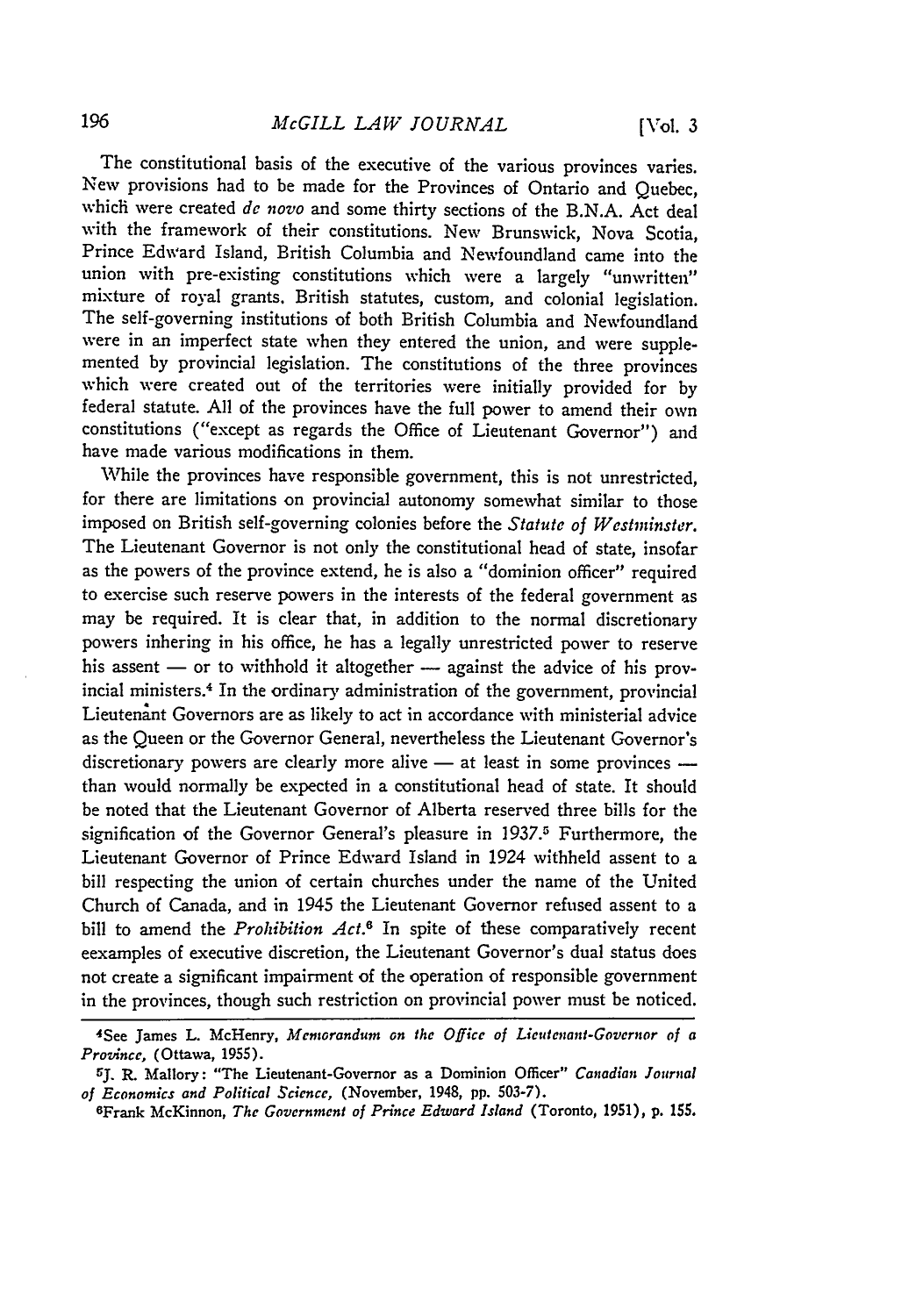# CABINET AND COUNCIL

In law the executive government in a province is the Lieutenant Governor in Council. In fact, the working structure of the executive is the same as that in the federal government. The Executive Council presided over by the Lieutenant Governor, even for the formal approval of ministerial recommendations, is wholly extinct except in :Newfoundland. There, a procedure similar to that followed by the government of Canada in the early years after Confederation is still followed. After draft minutes have been read aloud by the clerk of the Executive Council, they are presented to the Lieutenant Governor for signature.<sup>7</sup>

The holding of a Council by the Lieutenant Governor for the purpose of approving Minutes or Orders in Council is no longer the practice in any other province. It is possible that, in some provinces, this practice had already ceased at Confederation. In others, for example, Manitoba and Prince Edward Island. the Lieutenant Governor continued not only to preside over formal Executive Councils, but also to participate in the deliberations of his Ministers for some years after the province entered the union.

In general, however, the procedure in both the federal and provincial governments for as long as memory runs has been different. The Cabinet, meeting as the Committee of the Executive Council under the chairmanship of the Prime Minister, agrees to draft minutes and Orders in Council which are subsequently transmitted to the governor for signature in his office. It is called the Committee of Council, as Sir Edmund Head explained in 1858, because it is meeting in the absence of the Lieutenant Governor.8

Membership in the Executive Council is provided for in the case of Ontario and Quebec in the British North America Act, section 63 (subsequently amended by provincial statute) and by the statutes of the various provinces. Membership is limited to ministers, and is held only so long as ministers continue to hold office. There are no ministers outside the cabinet and no ministers who are not executive councillors in any of the provinces. In a number of provinces the premier holds office as President of the Executive Council, in a few this office is normally held by another minister, and in some the office is presently left vacant. New Brunswick appears to be the only province in which, as far as is known, the premier has never held the office of President of the Executive Council. In Ontario and Quebec the offices of Prime Minister and President of the Executive Council are coupled by statute. Section 6 of the *Executive Power Act* (1941 R. S. Q., 'c. 7) says

<sup>7</sup>The Cabinet meets as the Committee of Council, and draft Minutes or Orders are later given approval by the Lieutenant Governor at a meeting of the Lieutenant Governor in Council. In urgent cases, a Minute may be approved by the Lieutenant Governor without the summons of a formal council, in the same manner as his approval is normally given in other provinces.<br><sup>8</sup>See J. R. Mallory, "Cabinet Government in Canada" *Political Studies*, (June, 1954),

pp. 142-4.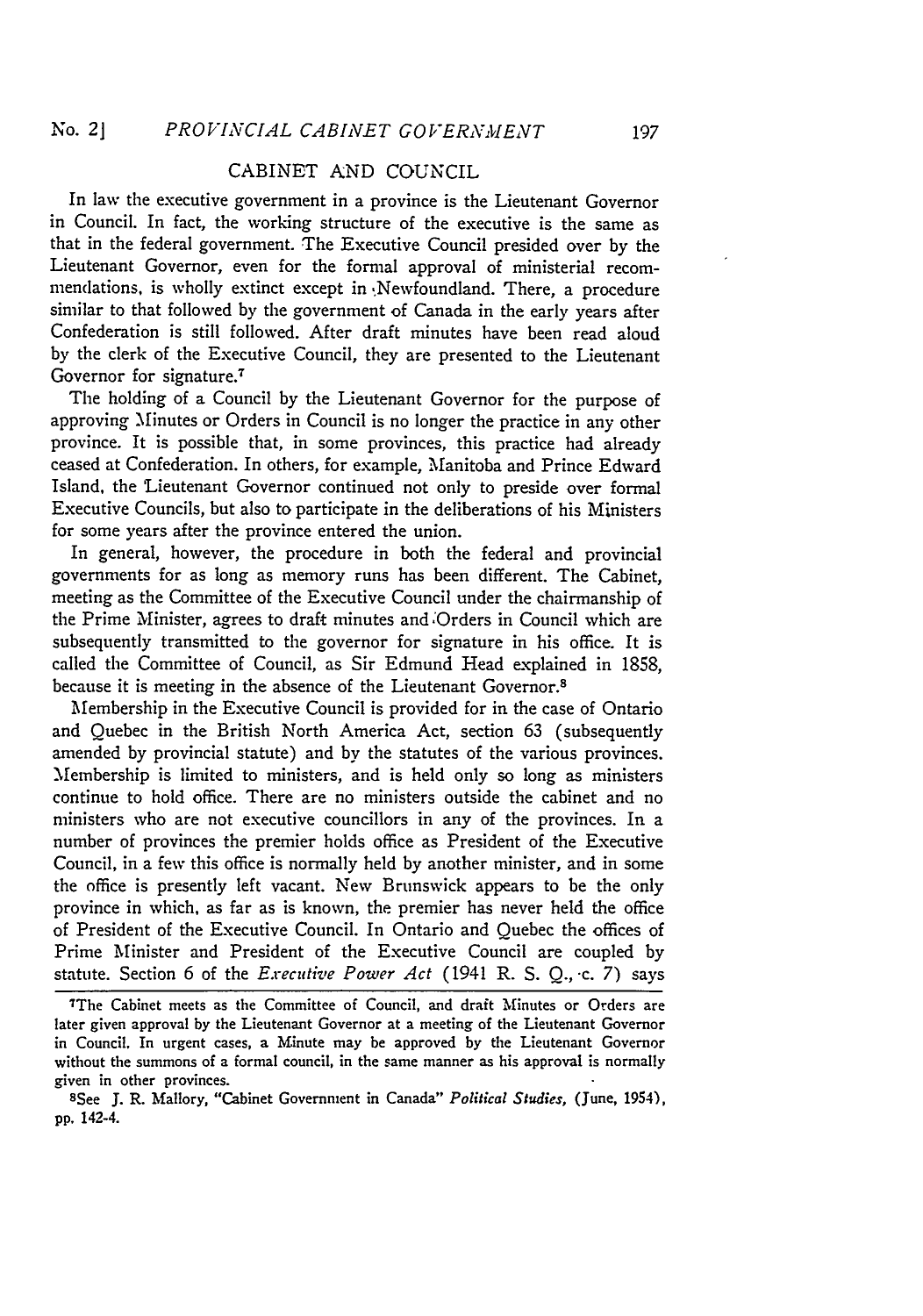"The member of the Executive Council holding the recognized position of Prime Minister shall be ex-officio President of the Council", and similar provision is made in the *Executive Council Act* of Ontario.

As was the case with the federal cabinet before the introduction of the Secretariat; the only records of cabinet decisions are contained in the formal Executive Council instruments. Since practically all executive decisions are implemented by order in council, this has been on the whole a satisfactory system of keeping records and no need has arisen for the creation **of** a secretariat to prepare agenda, record decisions, and follow them up. To this generalization there are two recent exceptions. The provinces of Ontario and Saskatchewan have appointed Secretaries to the Cabinet. These officers are in both cases attached to the premier's office, and they perform duties similar to those discharged by the Secretary to the Cabinet in Ottawa. In Saskatchewan the Secretary to the Cabinet also performs these functions for cabinet committees (except the Treasury Board). The general rule in the other provinces is that no officials attend cabinet meetings. Orders in council are either drafted beforehand in the originating departments, or later on the basis of memoranda of what was decided, prepared by the premier. <sup>9</sup>

Except for the two large provinces of Ontario and Quebec, provincial cabinets are small, ranging from 8 to 14. Ontario had a cabinet of 19 in 1955, while Quebec in the same year had 21. The small size of cabinets has not created any problem of exclusion of ministers from the cabinet **-** and even in Ontario and Quebec there are no ministers who are not of cabinet rank. While there are *ad hoc,* and some standing committees in most provinces, there are several cabinets which have no committees whatever, except for a Treasury Board.

Quebec is the only province so far to create political offices outside of the cabinet. Parliamentary Assistants, whose duties are analogous to those of parliamentary assistants in Ottawa, were created by statute during the 1954- 55 session (3-4 Eliz. II, c. 20).

Ministers without Portfolio exist in some, but not all provinces. It is to be assumed that when such are created the purpose is to secure balanced representation in the Cabinet. This may be of significance where there are not enough departments to go around, or where, as in some of the smaller provinces, the duties of a minister are sufficiently light to justify combining one or more portfolios under a single minister. The conflicting objectives of economy and representation are then secured by rounding out the cabinet with one or more ministers without portfolio who draw no salary as such.<sup>10</sup>

10It should also be noted that sometimes the heads of such utilities as hydro commissions also hold cabinet rank as ministers without port-folio. Dr. MacKinnon has the

<sup>91</sup>n Newfoundland, however, the Clerk of the Executive Council does attend all meetings both of the Cabinet (the Committee of Council) and the formal meetings of the Lieutenant Governor in Council.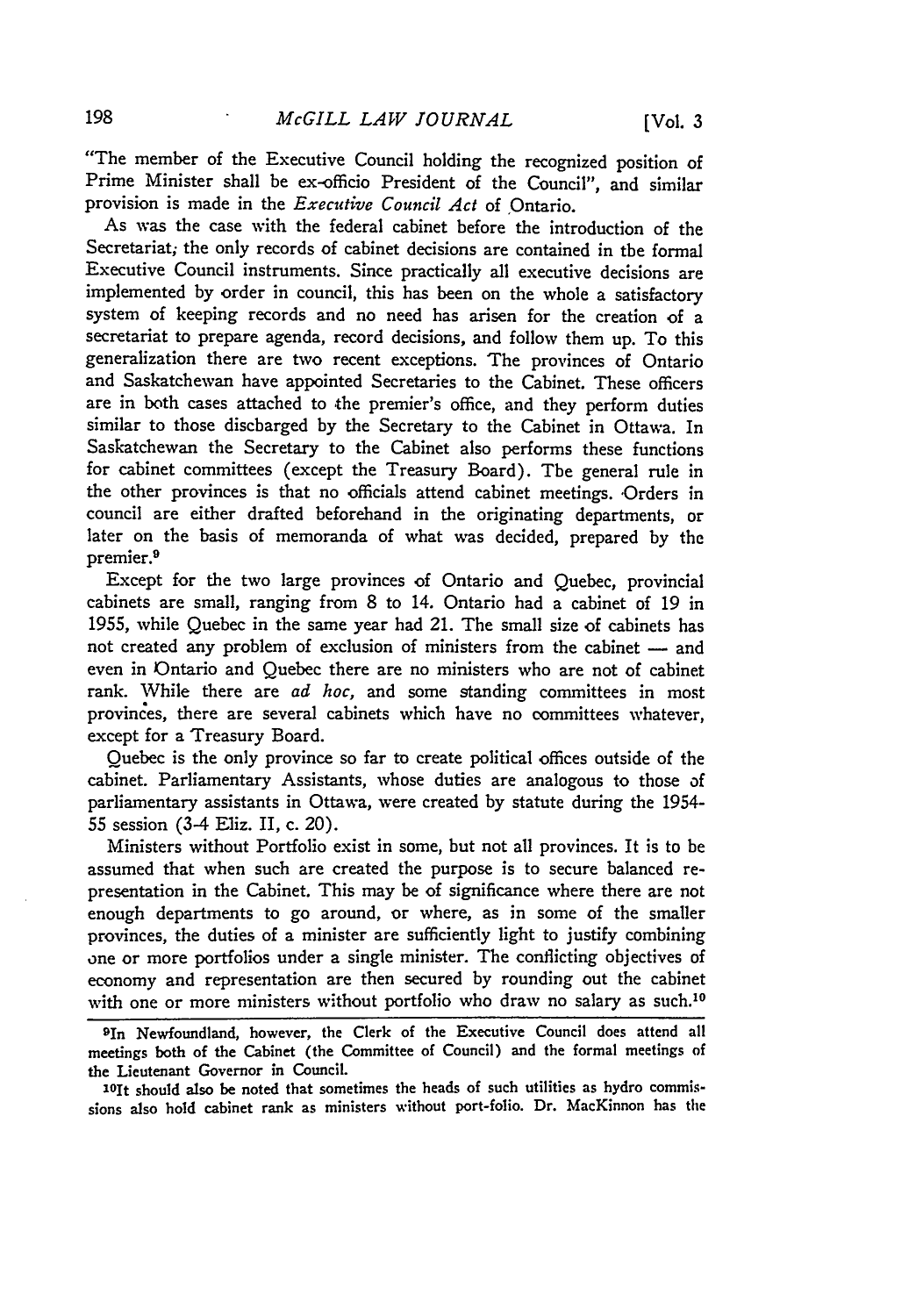# TREASURY BOARDS

All of the provinces now have ministerial committees which exercise important powers of financial review and control over the departments. They are similar in composition and powers to the Treasury Board in Ottawa.<sup>11</sup> The usual size of the Treasury Board is three, and it is usually empowered by statute to act as a Committee of the Executive Council. In this way it is given powers to act in its own right, rather than the derivative and advisory powers usual in a ministerial committee. 12 The powers of the Treasury Board are wide. That of Saskatchewan exists for "the purpose of reference and decision in regard to the matters referred to it", and it has the power to make regulations respecting accounting and auditing and "any and all other matters concerning the finances of the province."

In general the most important power of the Treasury Boards, in addition to regulating the accounting practices of the departments, lies in the preliminary scrutiny of departmental estimates. "Once the Treasury Board is recognized as the Cabinet's financial and budgetary committee, it hecomes, or can become, a most important instrument in the rational formulation of policy. This, it seems to me, is the chief objective of a cabinet government  to formulate public policy in a rational and logical fashion within, of course, the political or ideological framework of the government of the day" writes the Secretary of the Treasury Board of Saskatchewan.<sup>13</sup>

There are special features of the Treasury Boards'of some provinces which are worthy of note. The Treasury Board in Nova Scotia appears to have a wider control over such matters as establishments than is specifically conferred on other Treasury Boards.<sup>14</sup> This may be because it was constituted

following interesting note about ministers without portfolio in his native province: "Up to 1935 they had been prevented from taking offices of emolument which were not specially provided for by statute and at the same time retaining their seats in the Legislature. In that year a special act was passed which permitted them, as well as other members of the Legislature, to take certain paid positions such as purchasing agent, and Clerk *of* the Assembly. It was felt that their work could be done more economically by members of the Legislature than by outside officials. Other special duties, such as acting chairman of committees and piloting certain Government bills through the House, have sometimes been placed in their charge." *The Government of Prince Edward Island,* **p. 175.**

**11A** full and authoritative discussion of the federal Treasury Board is given **by** G. W. Stead in *Proceedings of the Seventh Annual Conference The Institute of Public Administration of Canada,* (Toronto, 1955), **pp.** 79-96. The same volume contains an equally admirable account of the Saskatchewan Treasury Board *(ibid,* **pp.** 99-112) by A. W. Johnson.

<sup>12</sup>The Treasury Board of Nova Scotia was set up by Order in Council on October 18, 1954. Its powers are almost identical with those of the federal Treasury Board.

13Johnson, loc. *cit.,* **p.** 100.

14In Manitoba establishments are dealt with by an Establishments Committee of the Cabinet of which a full time Civil Service Commissioner acts as Secretary. Since one of the other members of the Civil Service Commission is also the Deputy Provincial Treasurer, the Secretary of the Treasury Board is at all times reasonably familiar with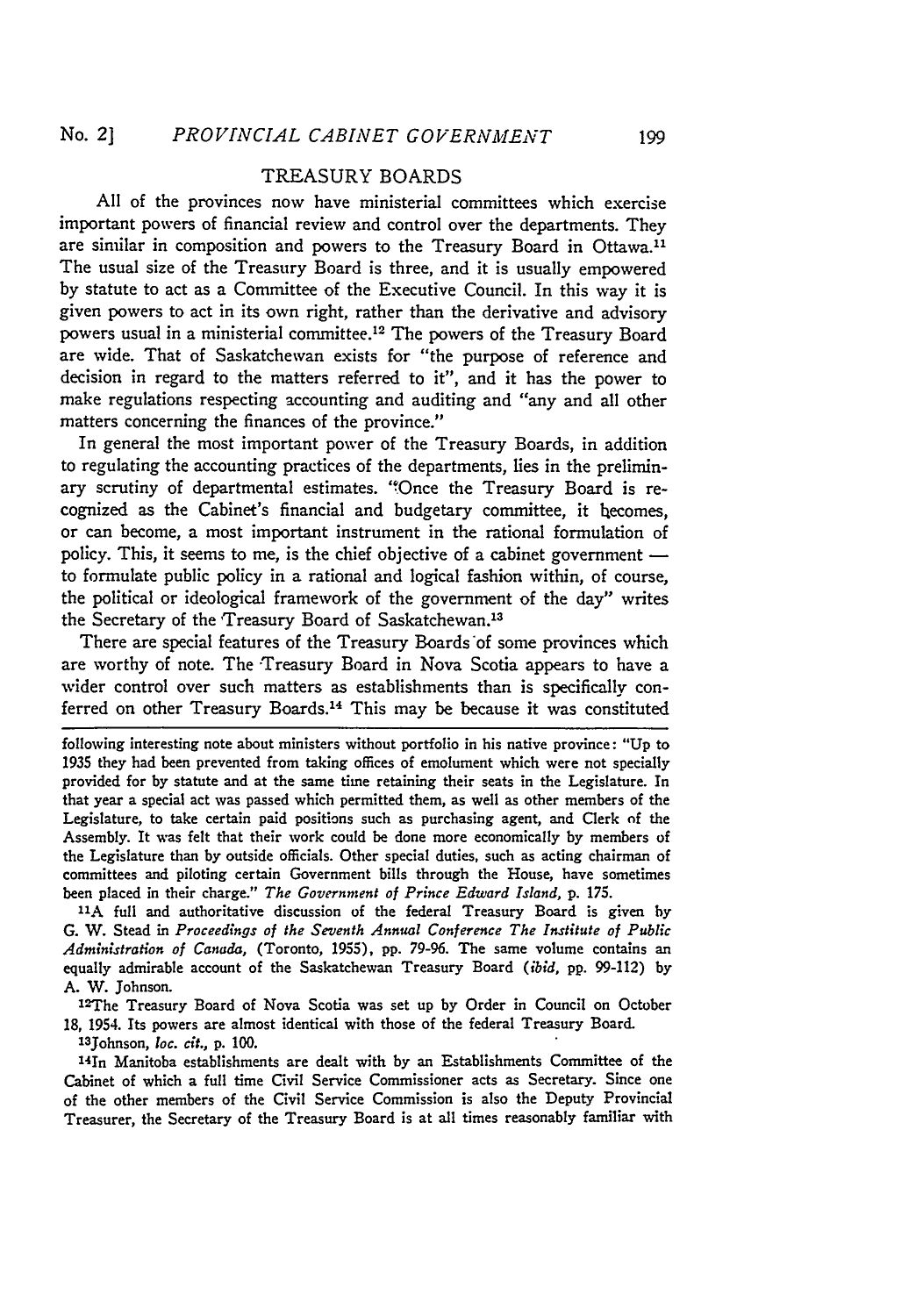sufficiently recently to incorporate the specific powers conferred on the federal Treasury Board by the *Financial Administration Act* of 1951. The normal composition of a provincial Treasury Board is as follows: the chairman who is the Provincial Treasurer (or Minister of Finance), together with two other ministers. The usual quorum is two. The Secretary of the Board is the Deputy Provincial Treasurer (or Deputy Minister of Finance). In some cases the Secretary attends meetings of the Board, in others he does not. In New Brunswick the Secretary of the Board is not the Deputy Provincial Treasurer, but the Clerk of the Executive Council. An even more important departure from the pattern is noticeable in the Quebec Treasury Board. Section 10 of the *Treasury Department Act* (1941 R. S. Q. c. 71) provides that "The Prime Minister shall be the chairman of the Board."

In the case of Prince Edward Island, :Dr. MacKinnon reaches the following conclusion:

"(The) inner Cabinet received statutory recognition and special powers when it was constitued the Treasury Board for the Province. The Legislative Assembly<br>Act of 1940 provided that four members of the Cabinet were to form the Treasury<br>Board with the Provincial Treasurer as chairman and the Deputy Treasurer as secretary. It became customary to confine membership in this body to Ministers with Portfolio, a practice which was recognized by a statute in 1947 which stated that the Board shall consist of the Premier and the heads of the Public<br>Departments of the Government. The functions of the Treasury Board are to act<br>as a committee of the Executive Council on all matters rela contracts, and expenditure of public moneys which are referred to it by the Council, or to which the Board thinks it necessary to call the attention of the Council, and to make regulations for the administration of the Public Service, subject to the approval of the Lieutenant-Governor-in-Council. While the status and functions of the Treasury Board are similar on paper to those of its namesake in the federal government, actually they are not of comparable significance in view of the small civil service and the restricted financial duties. They provide, however, a convenien justification for dispensing with the services of the whole Cabinet."'

#### CHARACTERISTICS OF CABINET GOVERNMENT

Generalization about cabinet government in the provinces is difficult. Some provinces are small, closely-knit communities which have made little alteration in their formal structure of government for a century. For them elaborate machinery is unnecessary and the realities of influence and power are often very different from the formal structure. At the other extreme large provinces are independent states in miniature. They require, and are beginning to have, highly skilled civil services, and the complexity of their business requires an intricate structure of organization in order to carry the heavy weight of government decisions.

Other differences are equally important. The character of the party systems, and of the operation of parliamentary government, differ widely. The chaotic

the work of the Establishments Committee. In Alberta there is a Joint Council made up of three ministers and three members of the Civil Service Association. In addition to this there afe in Alberta Standing Cabinet Committees on Civil Defense and on the Research Council.

*<sup>15</sup>The* Government of *Prince Edward Island,* **p.** 176.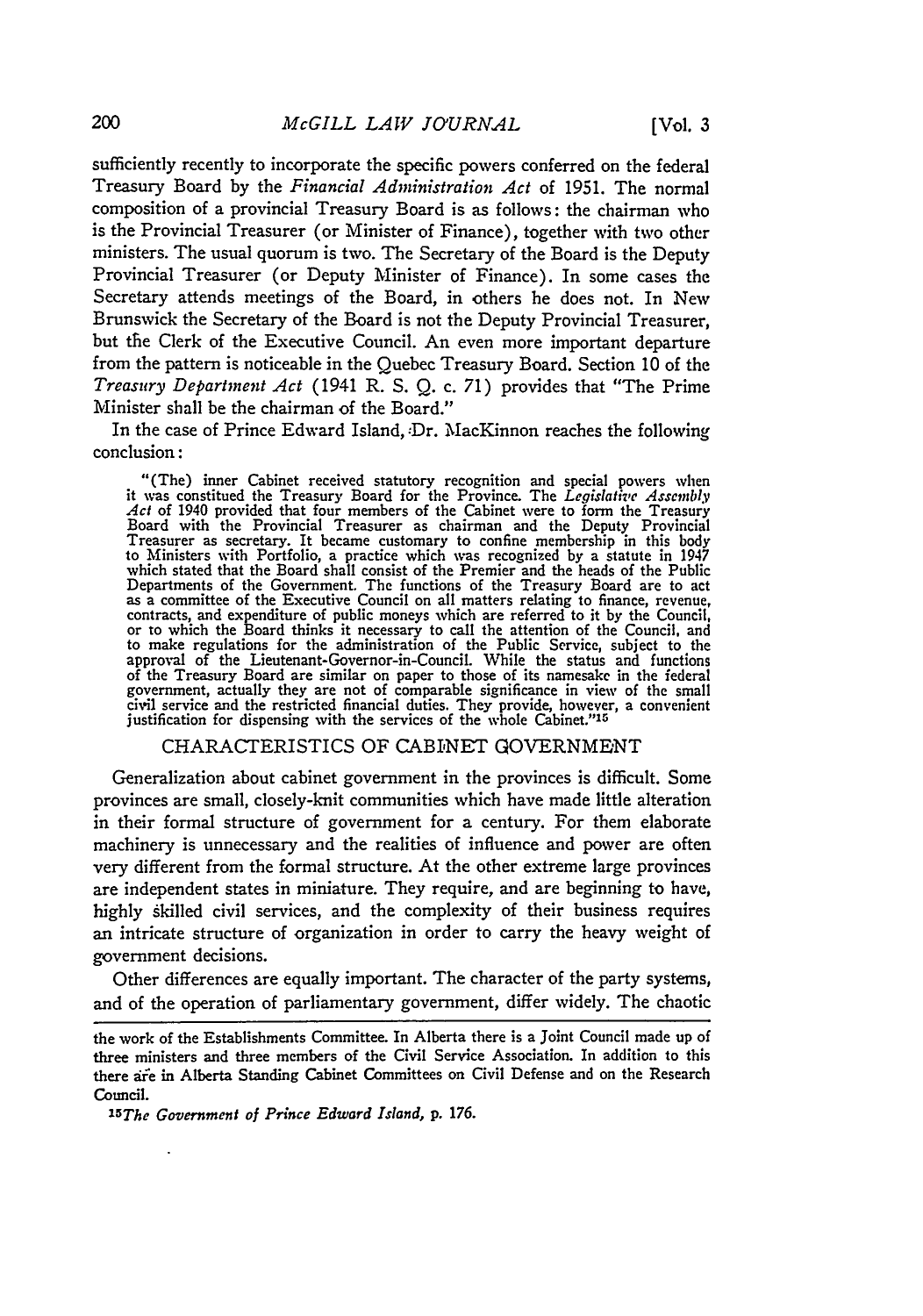politics of British Columbia, which has never cheerfully accepted a two-party system on national lines, has modified from time to time the normal operation of cabinet government. In British Columbia, as in Manitoba, coalition governments have eroded the clear lines of collective responsibility which cabinet government requires. In the prairies, the powerful impact of agrarian reform movements with their distrust of party politicians and their firm belief in constituency autonomy has undermined party discipline and weakened the unity and authority of cabinets. In the Atlantic provinces, politics still wears the raffish air of the eighteenth century. The scent of brimstone hangs about the hotel-rooms and caucus-rooms of politicians who have yet to receive the gospel of political reform. In Quebec, even among French Canadians, the phrase "boss-rule" is in common currency. Ontario has had, within the last twenty years, a regime at once radical, demogogic, and corrupt, in which it was difficult to distinguish the sober lineaments of the British cabinet system.

Party discipline and cabinet solidarity have been weakened by landslide elections which have enfeebled and even in one case extinguished the 'legislative opposition. 16 There were cases in Prince Edward Island in the 1940's of Ministers openly opposing government measures on the floor of the legislature, 17 while in Manitoba in 1940 the premier and some ministers abstained on a bill introduced by one of their colleagues.<sup>18</sup>

In general, while the principle of sectional representation in the cabinet is carefully followed, the strength of sectional veto groups is less. There being less "diffusion of power" in the cabinet, the position of the premier is notably stronger than in the federal cabinet. This is often enhanced by a generally lower level of ministerial salaries which produces, except among the few "key" members of a government, a large group of clearly part-time ministers who cannot afford to forsake their private business affairs and who thereby sacrifice political influence in the cabinet. In consequence, the provincial premier is often a one-man administration - the acknowledged chief of his party and the unchallenged head of his administration. Examples leap to mind: Aberhart, Hepburn, and Duplessis by no means exhaust a list that could be made.

In general provincial cabinets are considerably larger than is necessary for the transaction of business. Even Prince Edward Island, with a cabinet of nine, experiences a concentration of effective power in four or five ministers at the expense of the full cabinet. Indeed, it would appear that. nearly all provincial cabinets are too large. A recent article in *The Economist,* with a witty and skilful deployment of tongue-in-cheek "scholarly apparatus", has conceptualized what has long been known by observation and common sense

l 6This happened in Prince Edward Island in **1935.**

<sup>27</sup>Frank MacKinnon, *op. cit.,* **pp.** 190-4.

<sup>18</sup>H. McD. Clokie, *Canadian Government and Politics* (Toronto, **1950), pp. 208-9.**